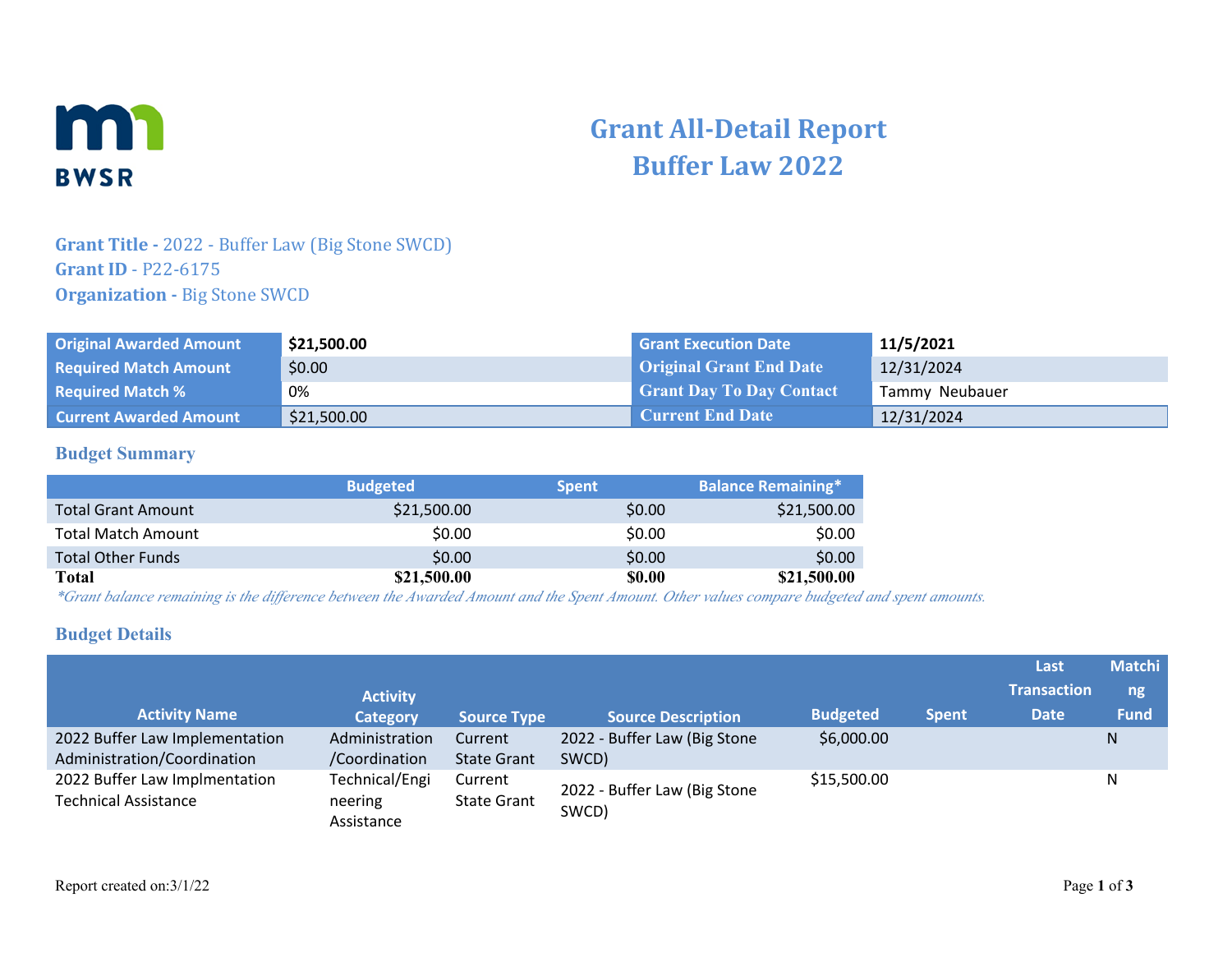# **Activity Details Summary**

| <b>Activity Details</b> |  | Total Action Count Total Activity Mapped | Proposed Size / Unit | <b>Actual Size / Unit</b> |
|-------------------------|--|------------------------------------------|----------------------|---------------------------|
|-------------------------|--|------------------------------------------|----------------------|---------------------------|

## **Proposed Activity Indicators**

## **Final Indicators Summary**

|--|

# **Grant Activity**

| <b>Grant Activity - 2022 Buffer Law Implementation Administration/Coordination</b> |                                                                                                   |  |  |  |
|------------------------------------------------------------------------------------|---------------------------------------------------------------------------------------------------|--|--|--|
| <b>Description</b>                                                                 | This activity will support the administration/coordination of the 2022 Buffer Law Implementation. |  |  |  |
| <b>Category</b>                                                                    | ADMINISTRATION/COORDINATION                                                                       |  |  |  |
| <b>Start Date</b>                                                                  | <b>End Date</b>                                                                                   |  |  |  |
| <b>Has Rates and Hours?</b>                                                        | Yes                                                                                               |  |  |  |
| <b>Actual Results</b>                                                              | no expenditures to report for 2021                                                                |  |  |  |